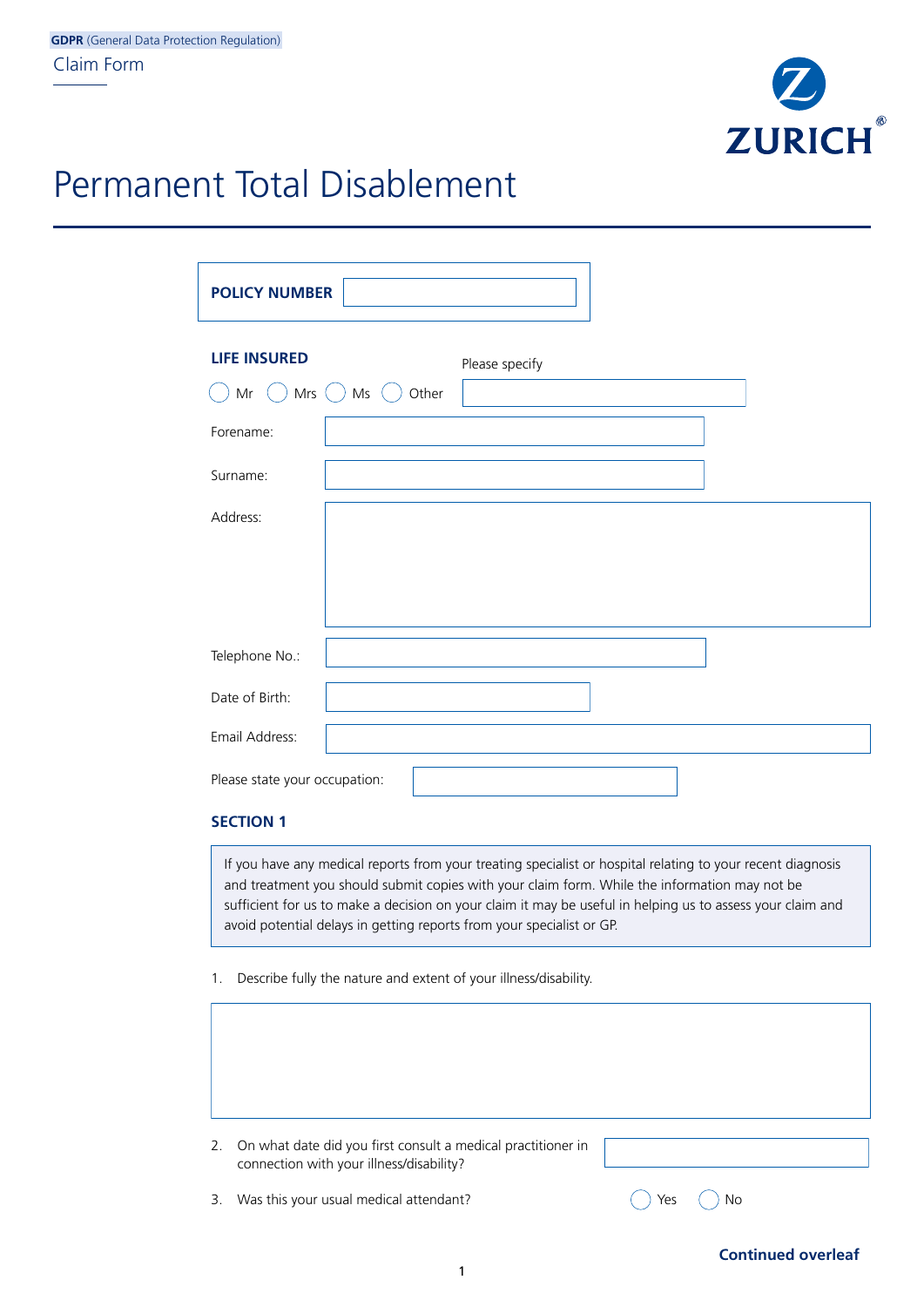5. (a) What symptoms preceded diagnosis of the illness?

(b) on what date did they commence?

6. Have you undergone any tests or investigations to confirm the diagnosis?  $\bigcirc$  Yes  $\bigcirc$  No If yes, please supply details as to the nature, date and result of the tests/investigations.

7. What treatment have you received, or are you currently receiving, in connection with your illness/disability.

8. Have you previously suffered from, or received treatment for, a similar illness?  $\bigcap$  Yes  $\bigcap$  No If yes, please provide details of the dates of previous occurrences or treatment.

9. Has any blood relative suffered from a similar, or related, illness/disability?  $\bigcap$  Yes  $\bigcap$  No

If yes, please state the relationship, nature of illness/disability suffered and the date this illness/disability was first diagnosed.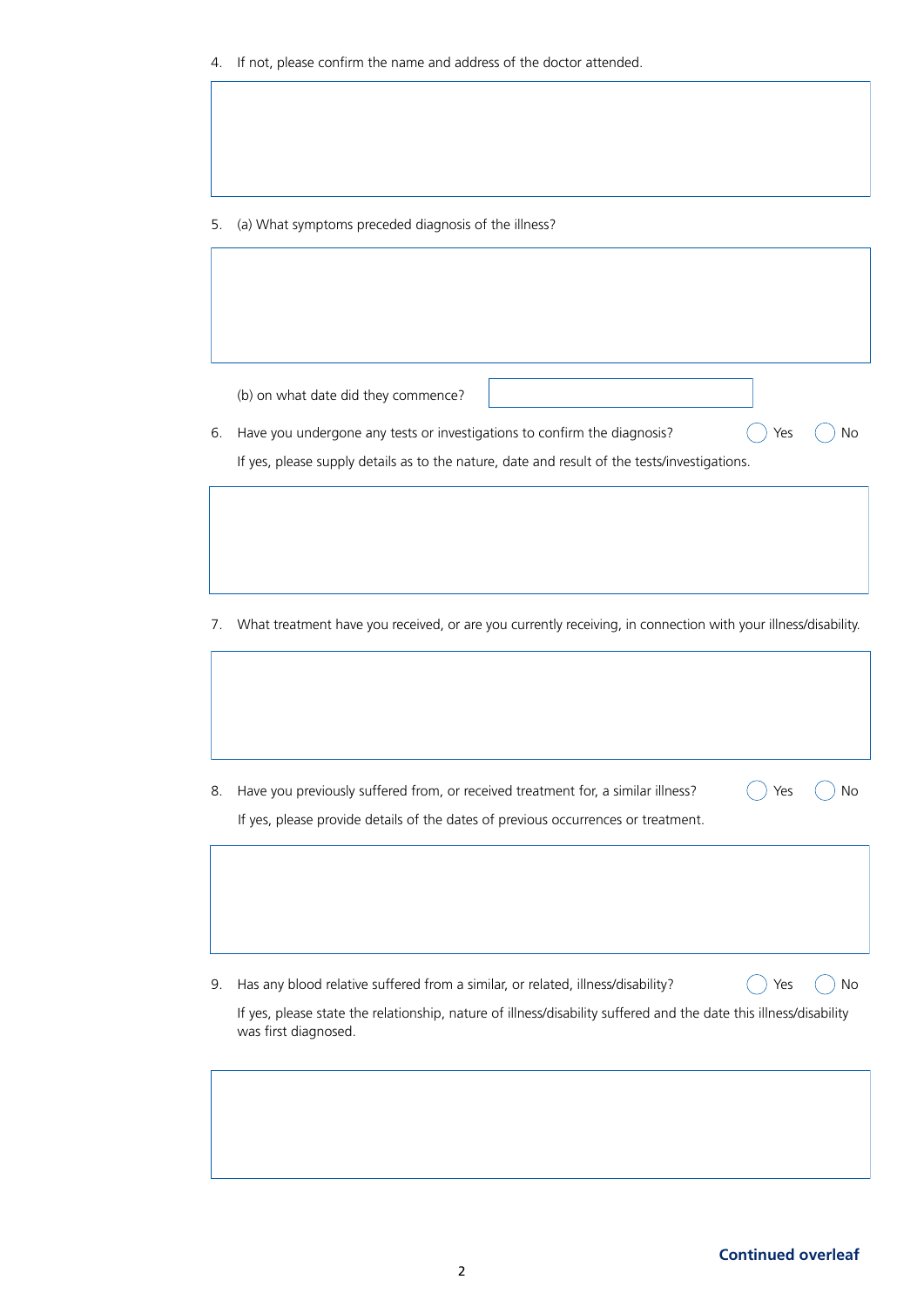| 10. Do you smoke cigarettes?                                                                          | Υρς       |
|-------------------------------------------------------------------------------------------------------|-----------|
| If yes, what is your daily consumption?                                                               |           |
| If yes, what date did you commence smoking?                                                           |           |
| If you are not currently a smoker, can you advise if you<br>have ever smoked in the past?             | No<br>Yes |
| If yes, please indicate what dates you smoked in the past and the duration of time you were a smoker? |           |
|                                                                                                       |           |

11. Please provide full details of any other insurance policies under which you may receive payment for this condition, stating the name of the insurer, policy number.

12. What is the name and address of your usual medical attendant?

13. Have you consulted any other doctor, specialist or hospital as an in-patient or as an outpatient?

If yes please supply their names and addresses along with the date of first attendance and most recent attendance:

Please confirm the name and address of the Specialist being attended in relation to your illness.

 $\bigcirc$  Yes  $\bigcirc$  No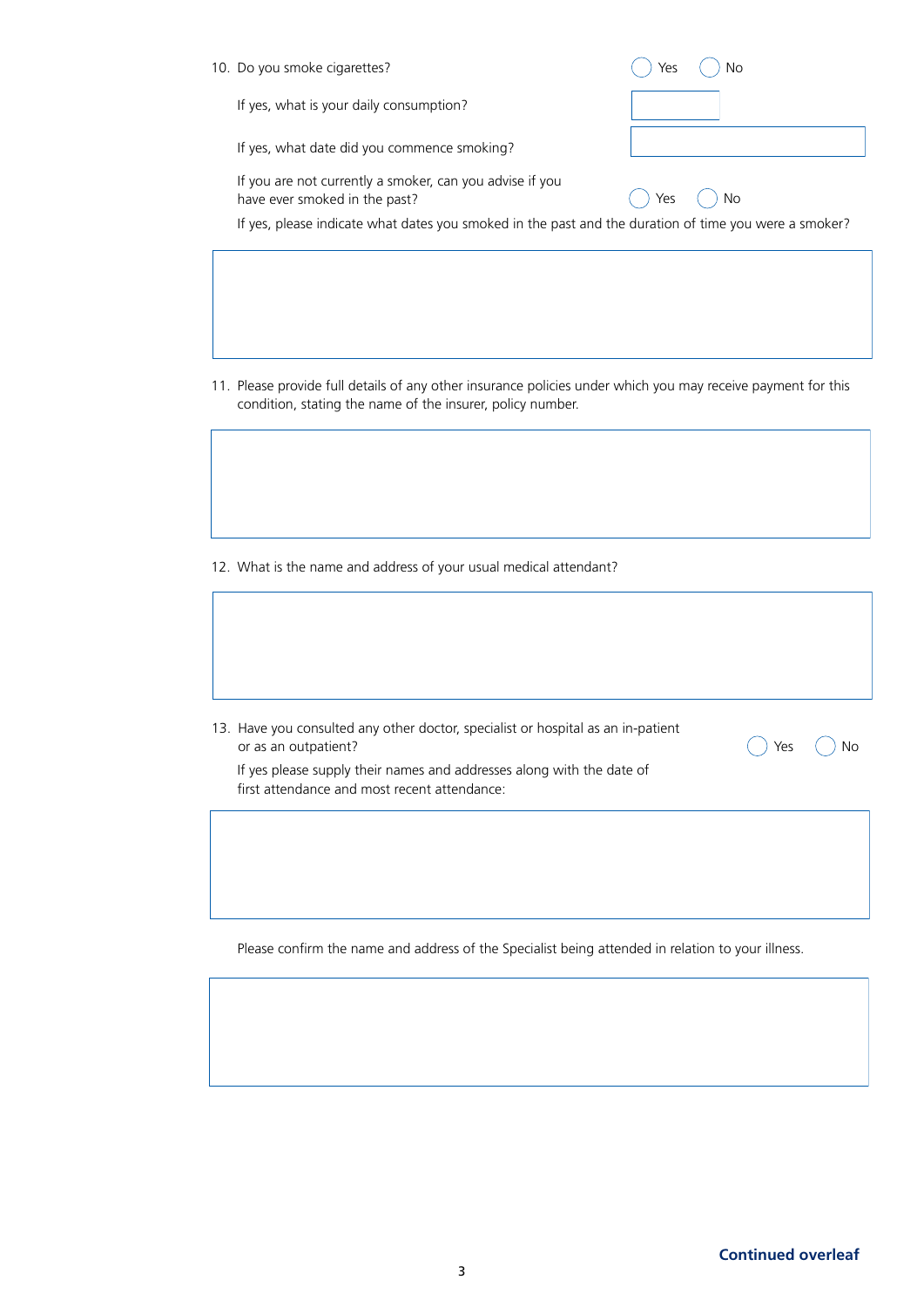14. Please describe all of your normal occupational duties in detail.

| 15. On what date were you first absent from work?                                                               |     |     |    |
|-----------------------------------------------------------------------------------------------------------------|-----|-----|----|
| Have you been able to attend to any part of your<br>occupation since this date?<br>If yes, please give details. | Yes | No  |    |
|                                                                                                                 |     |     |    |
| 16. What aspects of your disability prevent you from following your occupation?                                 |     |     |    |
|                                                                                                                 |     |     |    |
| 17. Do you anticipate returning to work?<br>If yes, when?                                                       |     | Yes | No |
|                                                                                                                 |     |     |    |
| If no, why?                                                                                                     |     |     |    |
|                                                                                                                 |     |     |    |
|                                                                                                                 |     |     |    |
| 18. Do you intend seeking alternative employment?<br>If yes, please supply details.                             |     | Yes | No |